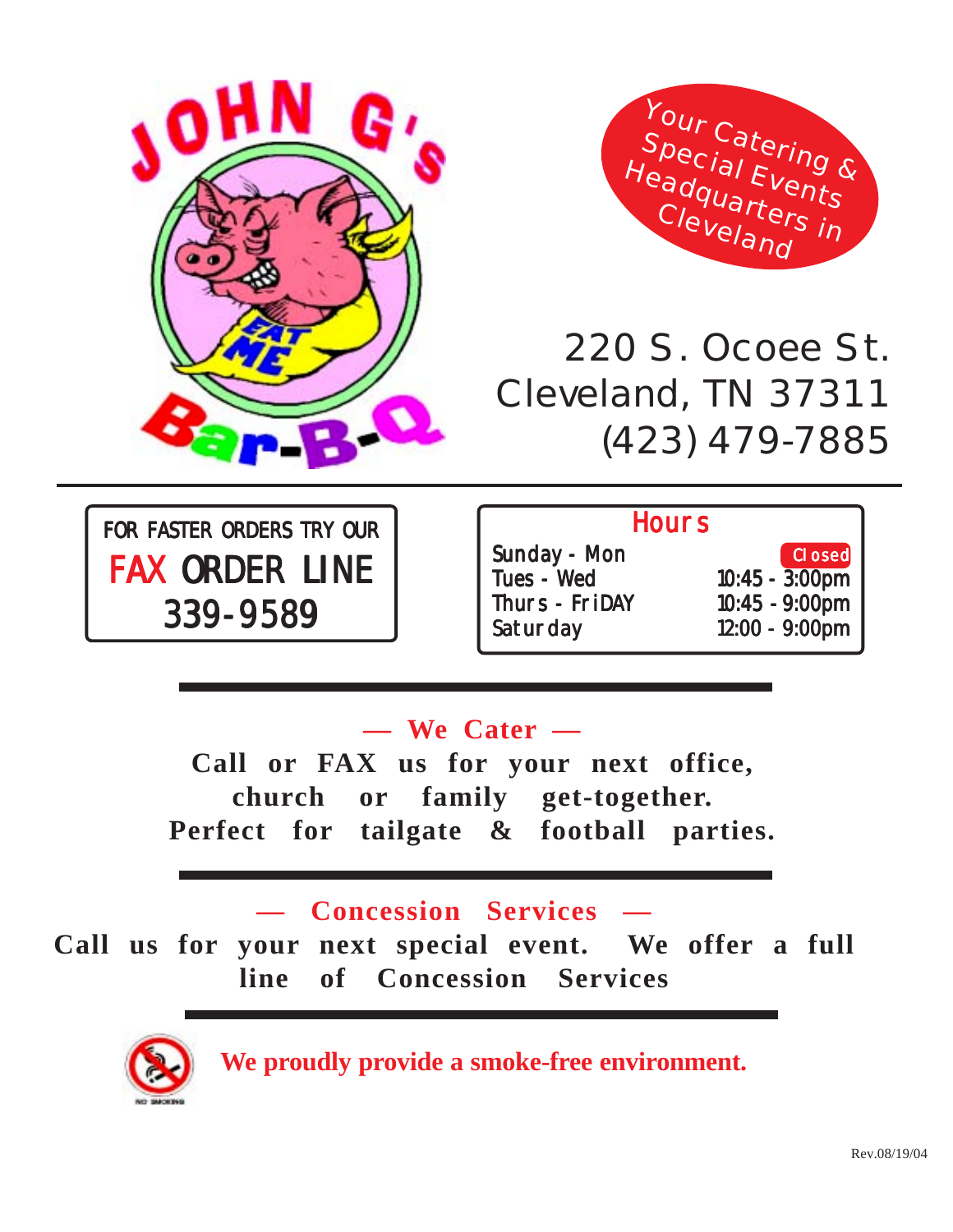#### Eat'n High on the Hog!

I get a lot of questions about our pork. "Why isn't it sliced?" "Why not pulled?" The answer is easy - I won't serve such inferior 'Que! I cook only the best USDA-inspected Boston Butt cut of shoulder. High up on the hog! This is one of the more expensive cuts and tastes much better than the ham that many BBQ restaurants cook. Shoulder becomes far too tender to slice - that's left to tough hams. And yes I do hand-pull my shoulder meat and then to ensure consistent flavor and texture, I shred it. Much more labor-intensive than simply putting chunks of meat on a plate but in my opinion, much, much better  $\mathcal{A}$  $\cdot$  O

#### **Sandwiches**

#### **Side Orders**

|              | 2.84 |
|--------------|------|
|              |      |
|              |      |
| <b>Chili</b> |      |
|              |      |
|              | 1.65 |
|              | 2.48 |

#### **Appetizers**

Note: A 15% gratuity will be added to all parties of 6 or more. Please control your children - we reserve the right to charge a cleaning fee. To ensure the enjoyment of all our patrons, we require that all children remain at the table with their parents.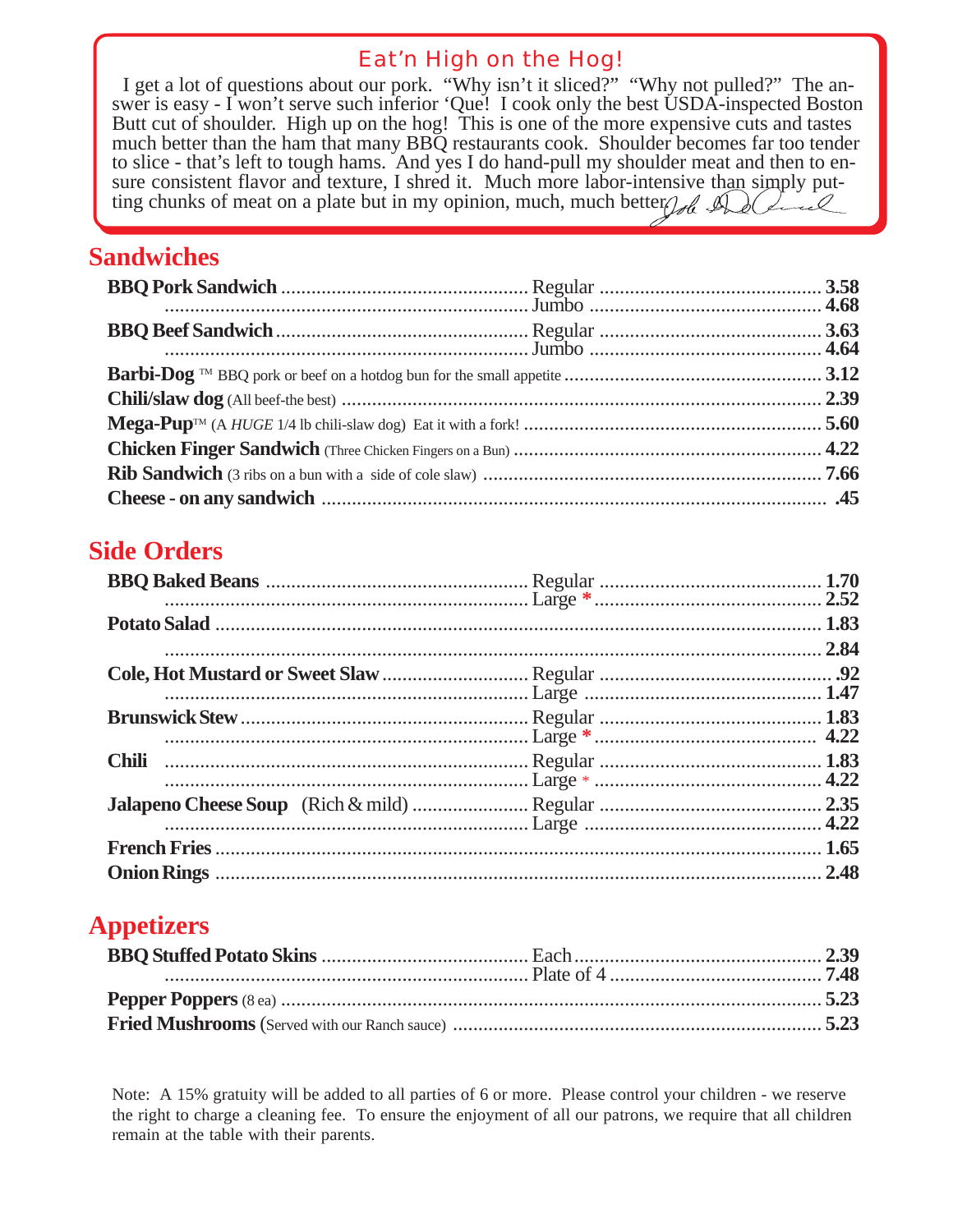## All-You-Can-Eat Pork Plate (No Carry-outs) 10.19





| * Free Refills ** Baked potato may be substituted as a side dish for \$0.95 extra |  |
|-----------------------------------------------------------------------------------|--|

#### **Platters**

#### *No Carry-outs! No Sharing!*

#### **Ribs - After 1:00 PM only**

#### Drinks - Enjoy John G's "One Price"<sup>TM</sup> Drink Special

| One price for any combo of drinks - Tea for dinner and coffee with dessert? All for one price. |  |
|------------------------------------------------------------------------------------------------|--|
|                                                                                                |  |
|                                                                                                |  |
|                                                                                                |  |
|                                                                                                |  |
|                                                                                                |  |

#### **John G's Old Fashioned**

| <b>Cobblers (Plain)</b> |  |  |
|-------------------------|--|--|
|                         |  |  |